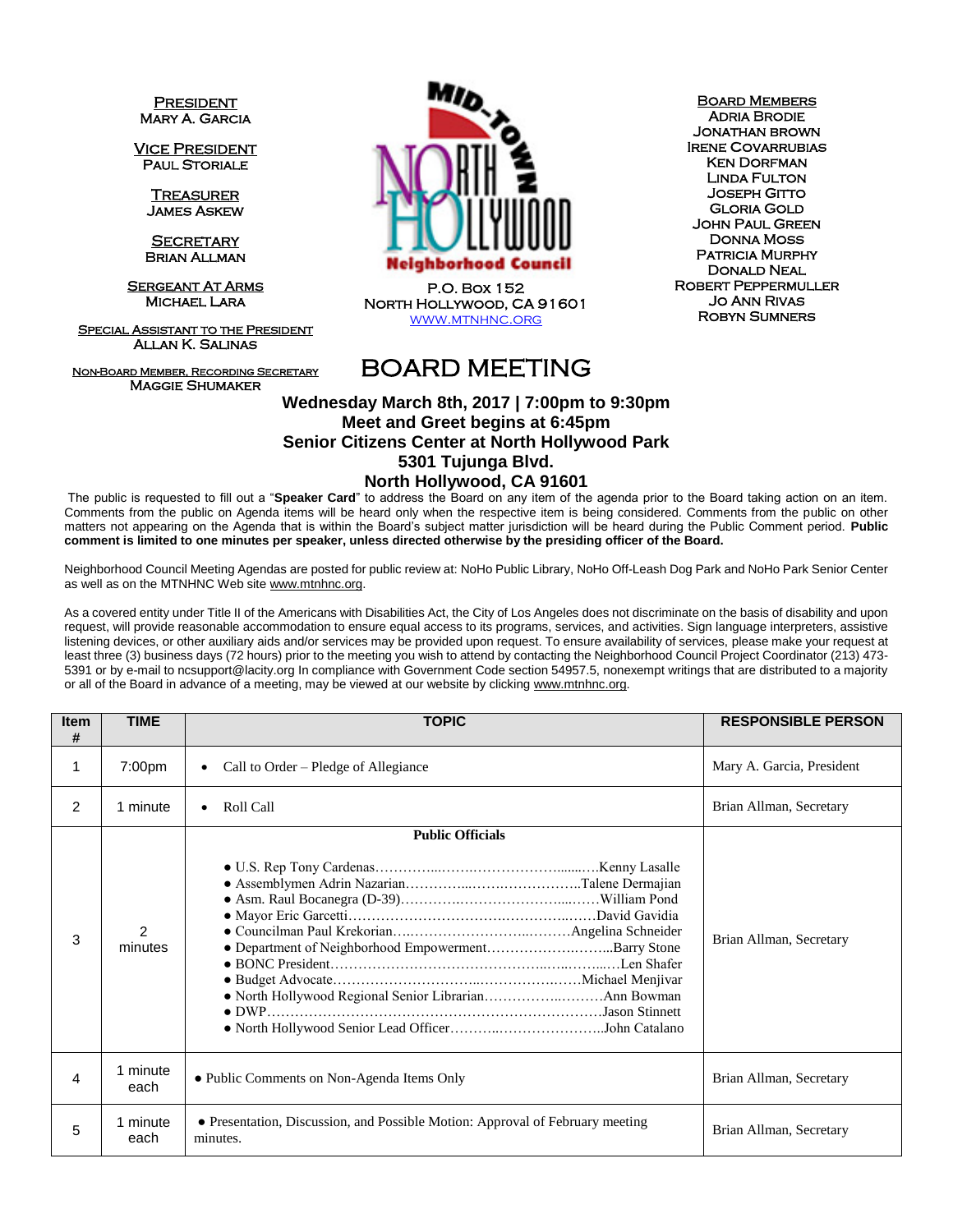## **MTNHNC Agenda** p. 2 6 Up to 5 minutes ●Presentation, Discussion, Possible Motion: Approval of Treasurer's Report and (MER) James Askew, Treasurer 7 Up to 10 minutes ●Presentation, Discussion, and Possible Motion: GREAT STREETS. There is a plan to take away one North Bound and One South bound lane from Lankershim Blvd. to accommodate Bicycle lanes between Magnolia Blvd. and Vanowen Street. Carter Rubin 8 Up to 5 minutes ●Presentation, Discussion, Possible Motion: Up to \$1500 for Lit Crawl, a yearly event which draws over 4000 visitors to the NoHo Arts District. Monies will be used for essentials and necessities to have a successful and exciting event. Sally Shore 9 Up to 5 minutes ●Presentation, Discussion, Possible Motion: Write a letter to Paul Krekorian's office asking for a full investigation and possible repairs to the drain sewers located on the west corners intersection of Lankershim/Magnolia Intersection. This is a dangerous area when it rains. (Moved by PLUHT Committee & Public Safety) James Askew, Treasurer  $10$  Up to 10 minutes ●Presentation, Discussion, Possible Motion: The Federal Bar, located at 5303 Lankershim Blvd. has applied for a CUB-CUX application. Case # ZA-2017-0281 (CUB) (CUX) (The PLUHT committee voted unanimously to move this item to the board.) Sara Houghton  $11$  Up to 10 minutes ●Presentation, Discussion, Possible Motion: 11509-11531 Chandler Blvd. North Hollywood, Ca. 91601. Request of a Vesting Zone change. [Q]C2-1VL to (T)(Q)RAS4- 1VL for a 60 unit Artists Lofts Apartments. (The PLUHT committee voted 4-1-0 in favor of this item being moved to full board) Jerome Buckmelter  $12$  Up to 5 minutes • Presentation, Discussion, Possible Motion: Up to \$1,500 for Exceptional Minds. To Max Merlin purchase anti-graffiti coating for Mural.  $13$  Up to 5 minutes ●Presentation, Discussion, Possible Motion: Up to \$200 for refreshments. Lankershim Elementary School Earth Day Event.  $14$  Up to 5 minutes Presentation, Discussion, and Possible Motion: The Executive Committee voted not to<br>have online voting. President  $15$  Up to 5 minutes ●Presentation, Discussion, Possible Motion: Bylaw change to go into effect for our next election. (2018) **Article V GOVERNING BOARD Section 4:** Terms and Term Limits – Board members shall serve a two  $(2)$  four (4) year term commencing after being certified by the Department. There are no term limits. Mary A. Garcia, President  $16$  Up to 5 minutes ●Presentation, Discussion, Possible Motion: Bylaw change: The name if this Neighborhood Council shall be the Mid-Town North Hollywood NoHo NEIGHBORHOOD COUNCIL and is hereafter referred to as the "Council. " Mary A. Garcia, President  $17$  Up to 5 minutes ●Presentation, Discussion, Possible Motion: Bylaw change: To add the following seat. I , Youth Empowerment Seat…………..One (1) Ex-Officio Youth representative i. The Youth Empowerment seat is an ex officio representative serving in conjunction with the twenty-three (23) elected board members of the NoHo NC who is authorized to attend meetings, and speak on matters before the board but shall be precluded from voting on matters regarding the expenditure of funds, contracts or recommendations to make contracts. ii. This position is open to qualified candidate who (1) is at least 16 years of age but less than 18 years of age as of the date the then-current and (2) submits a 500-word essay on why he/she would like to serve on the board. iii. A successful qualified candidate shall be appointed annually subject to board approval and shall be ineligible for appointment after reaching the age of eighteen (18). iv. As an ex-officio position, this appointed seat shall not be counted towards the satisfaction of quorum requirements. Mary A. Garcia, President